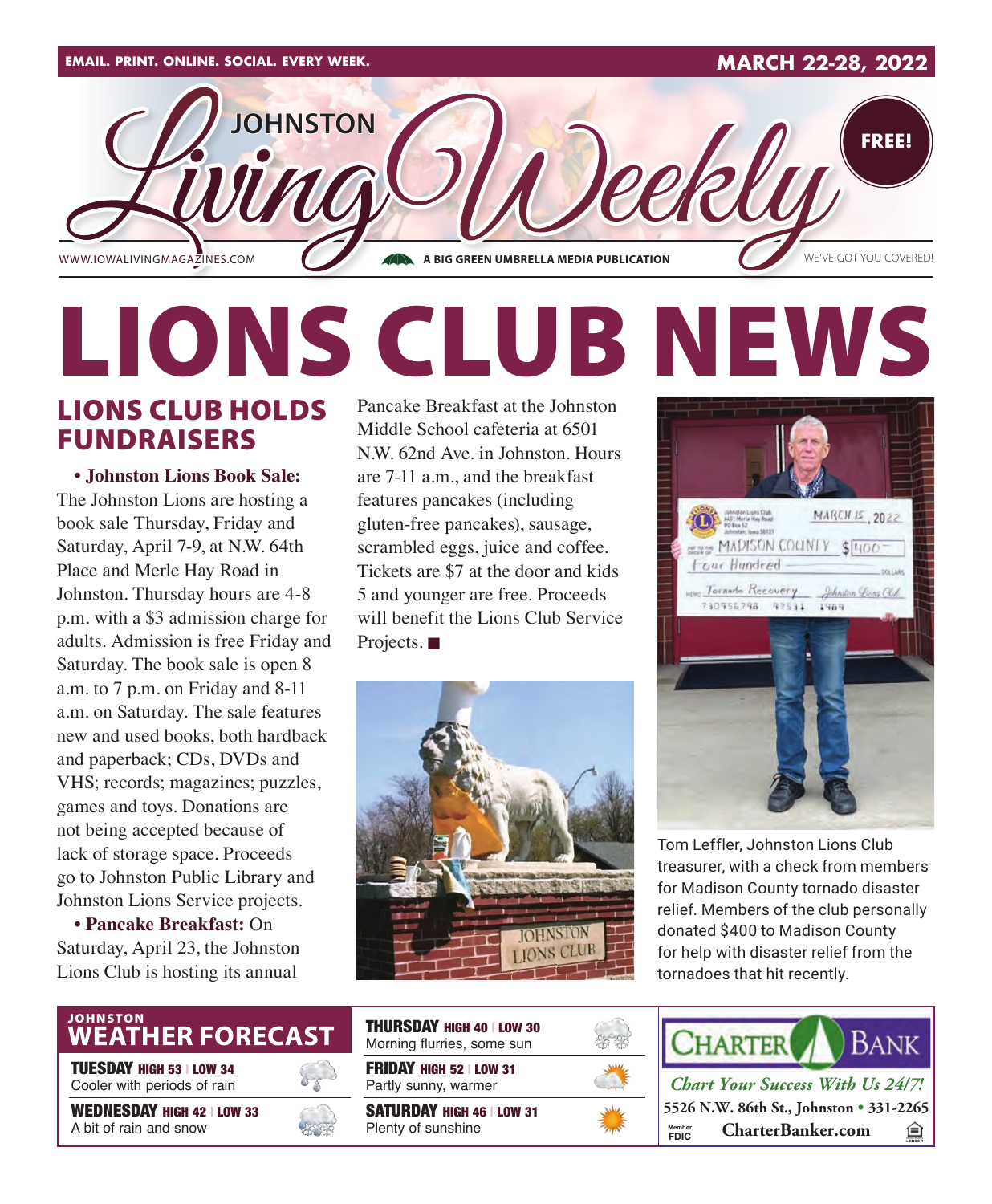#### FROM THE PUBLISHER

THE SUNDAY DRIVE

Whatever happened to the Sunday drive? Do you remember those days? Packing up the family for a leisurely spin around town on a Sunday afternoon?

My three siblings and I are all four years apart, so it was rare when we did something together, especially in a car. My Sunday drives were usually just my dad and me, and it often involved ice cream. We would drive around in his Oldsmobile with a couple of vanilla cones, and he would point out what's new and what's old and what life was like in his youth. I enjoyed that time with my dad, until my teenage years when doing anything with your parents was no longer cool.

I tried to implement the Sunday drive with my wife and kids, but to no avail — not even with ice cream. The only exception was driving to look at Christmas lights with a round of hot chocolate for everyone.

So what changed? Well, the cost of gasoline in



decades prior was miniscule compared to today. Driving around was cheap entertainment then.

Like many people during the time, my parents and grandparents didn't drive very often. As such, getting in the car and going for the Sunday drive was a treat rather than the tedious taxi-cab service so many parents feel like they are providing today.

We also seem to be in a big hurry now, rushing from one event or activity to another. That wasn't the case just a few decades ago. The pace was much slower on the weekends, even peaceful. Going 5 mph less than the speed limit now often prompts honking horns, dirty looks and offensive sign language.

A few years ago, I heard a

pastor address his thoughts on why fewer people are attending church services today. The primary factor, in his opinion, was that youth sports activities are scheduled on Sundays. He may be right. Scheduling anything on Sundays — other than going to church, having your cousins over for dinner, and watching "Mutual of Omaha's Wild Kingdom" on TV — was considered taboo in years past. Sunday was a time to be spent with faith and family, and that was it.

So with all this in mind, I challenge you to take a page out of the past and venture out on a peaceful Sunday drive. And don't forget the ice cream.

Have a great week, and thanks for reading.

#### **Shane Goodman**

President and Publisher



Big Green Umbrella Media shane@dmcityview.com 515-953-4822, ext. 305

**JOHNSTON** Deekly

**A publication of Big Green Umbrella Media, Inc. Address:** 8101 Birchwood Court, Suite, D, Johnston, IA 50131 **Website:** [www.iowalivingmagazines.com](http://www.iowalivingmagazines.com)



**News contact** Tammy Pearson 515-953-4822, ext. 302 [tammy@iowalivingmagazines.com](mailto:tammy@iowalivingmagazines.com)



**Advertising contact** Andrea Hodapp 515-953-4822, ext. 322 [andrea@iowalivingmagazines.com](mailto:andrea@iowalivingmagazines.com)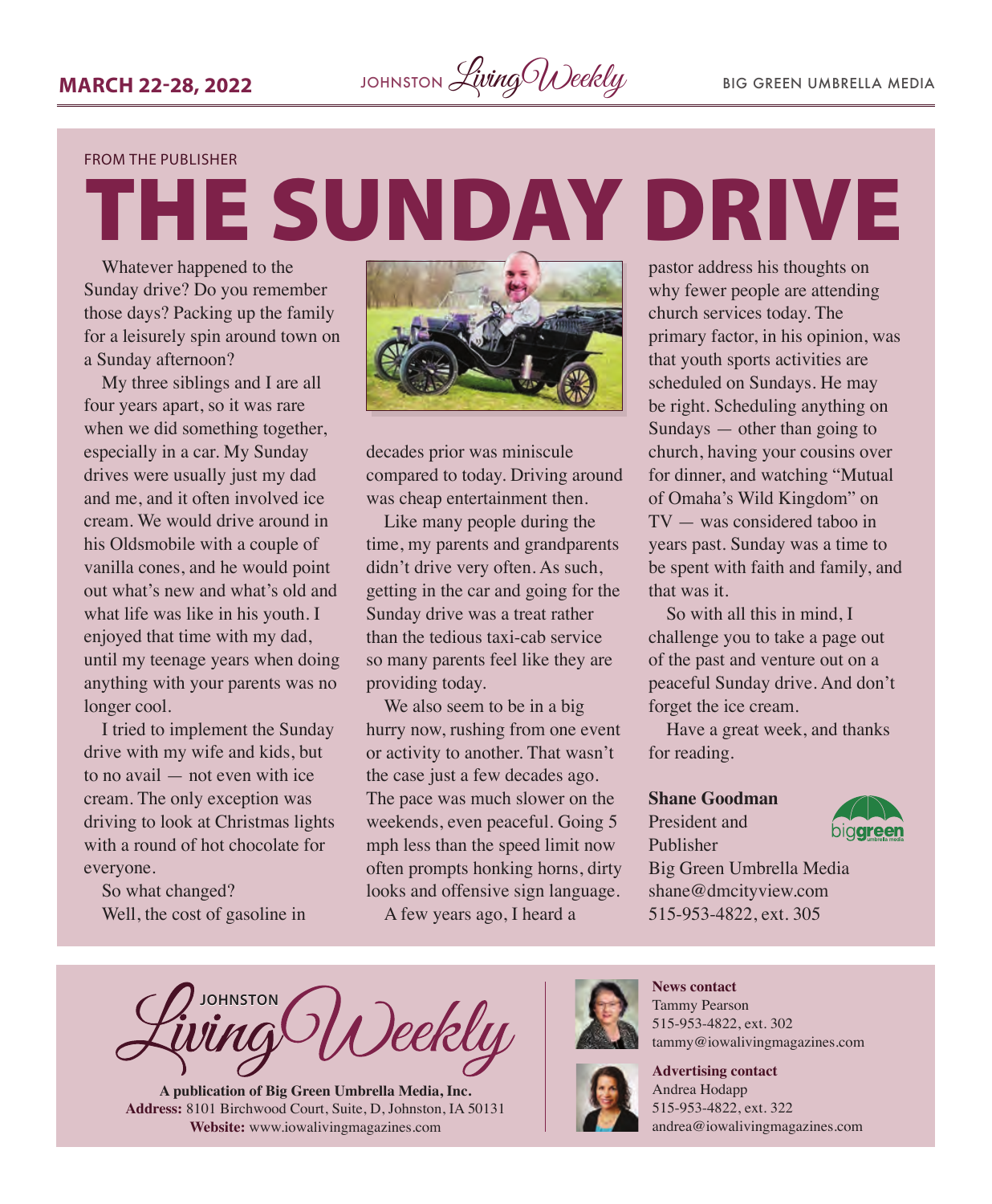BIG GREEN UMBRELLA MEDIA JOHNSTON Living Weekly **MARCH 22-28, 2022** 

# SPRING CLEANUP

The spring cleanup event will be held on Monday, April 18 (west of 86th Street) and Tuesday, April 19 (east of 86th Street). Place your items on the curb by 6 a.m. on your designated trash collection day.

The Spring Cleanup Event allows residents to dispose of large household items on their regular trash collection day at no additional charge. All smaller items must be placed in bags or boxes. The average Johnston household pays around \$6 per year (included in your monthly utility bill) for this Spring Cleanup event, so take advantage of it. If you live in an apartment, condo, or townhome with private trash collection, you may not be a part of the cleanup. Contact your association or management to find out.

For guidance on what items can go at the curb, visit [www.](http://www.WhereItShouldGo.com/springcleanup) [WhereItShouldGo.com/springcleanup](http://www.WhereItShouldGo.com/springcleanup) or call Metro Waste Authority at 515-  $244 - 0021$ .

## METEOROLOGIST TO SPEAK AT KIWANIS MEETING

Megan Salois, meteorologist for WHO-TV will be the guest speaker at the Kiwanis lunch meeting April 5, 11:30 a.m., at Trostel's Greenbriar. She will provide an inside look at what goes on during a broadcast meteorologist's day. It's a lot more than just presenting the weather during a newscast. She'll also share her thoughts on how the news and weather business is changing and where it could be headed beyond the newscast you see on TV.



Megan Salois

Salois joined the Channel 13 First Alert Storm Team in April 2006. She has been granted her AMS Seal of Approval from the American Meteorological Society and is a member of the National Weather Association. You can see her on Channel 13 on "Today in Iowa" Saturday and Sunday programs as well as Channel 13 News at Noon.

RSVP to Barb Allen, 515-577-2194 or [bjallen713@gmail.com](mailto:bjallen713@gmail.com), if you plan to attend. Nonmembers are always welcome.  $\blacksquare$ 





### JORDAN SPEAKS TO ROTARY CLUB

Maria Jordan, Brio of Johnston, spoke to the Johnston Rotary Club at its March 15 meeting. She has been with the WesleyLife organization for more than 20 years, spending time in residential care and then in administration. She spoke about the history of WesleyLife, which is celebrating its 75th year. WesleyLife now has 12 different campuses in Iowa and is looking to expand outside of Iowa.

Brio has adopted many of the points mentioned in the book "The Blue Zones: Lessons for Living Longer." Such things as walking more, a good diet, family and spirituality, as well as staying connected, are important in one's overall well-being. Brio's health and well-being focus is based on the belief that there is more to being "well" than being physically fit.  $\blacksquare$ 

**SIGN UP TO RECEIVE THE DIGITAL EDITION OF JOHNSTON LIVING MAGAZINE FREE!**  *Scan the code below, or visit [www.iowalivingmagazines.com.](http://www.iowalivingmagazines.com)*

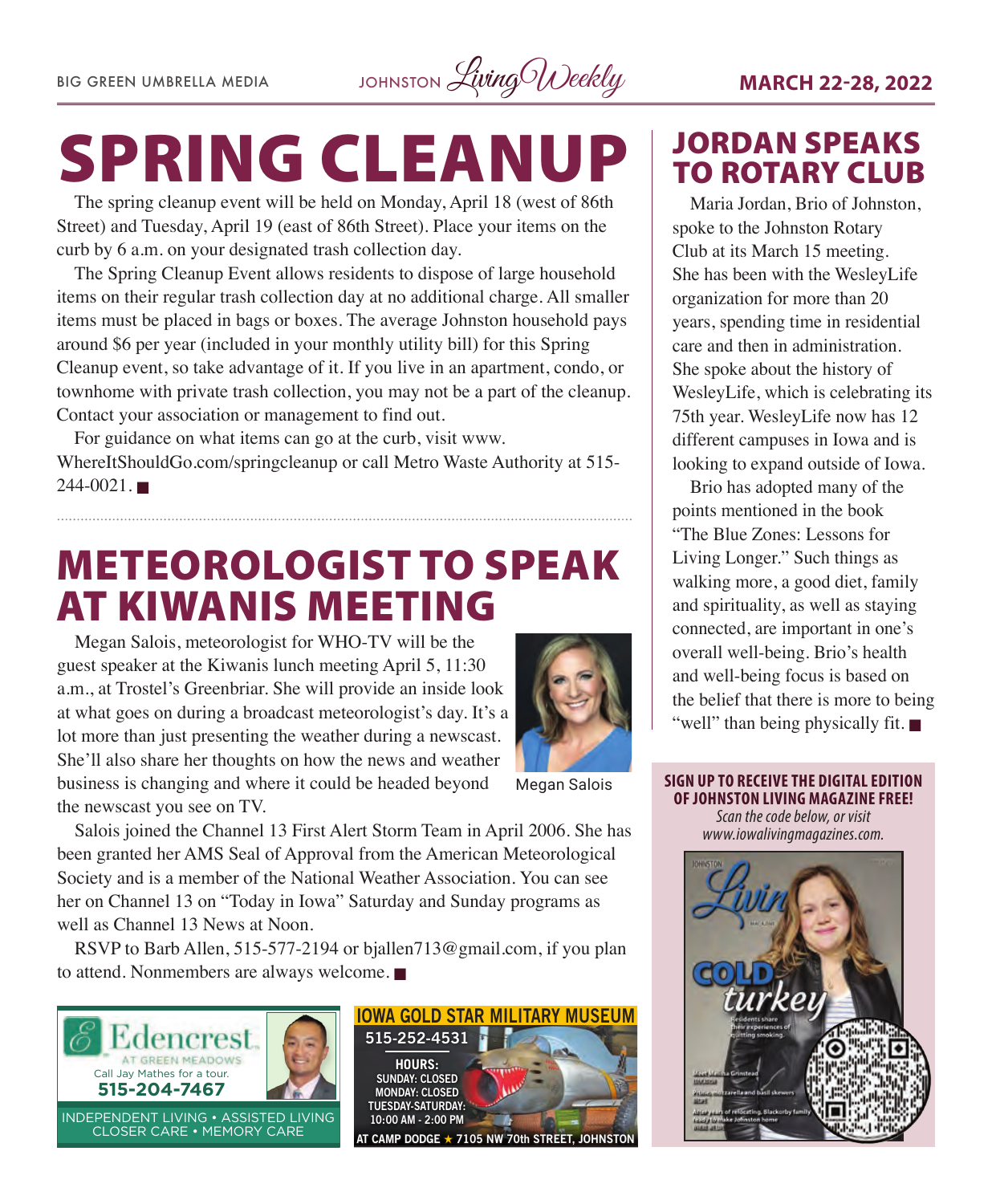

## veicom you check off Spring! list items. Welcome



**Financial Advisors** Sharon H Vickery **Financial Advisor 12 5441 NW 86th St., Suite 200** Johnston, IA 50131 515-278-2052

**Edward lones MAKING SENSE OF INVESTING** 

edwardjones.com



#### We make professional websites simple.



+ LOCAL People you know and trust. **• QUICK** 

- Up and running fast.
- · MODERN 100% mobile responsive design on all devices.
- **AFFORDABLE**

Flat fees, no suprise charges.

For a FREE design preview with no obligation, call Megan at 515-360-1225 or email megan@iowalivingmagazines.com. www.biggreenwebdesign.com DIOGreen



## CURBSIDE YARD WASTE COLLECTION STARTS APRIL 4

Those eager to start cleaning their yards should know that curbside yard waste collection of twigs and branches, weeds and lawn clippings resumes on April 4. For collection, you should place yard waste at the curb with stickers or in bags or carts on your regular collection day. Make sure you have it out before 6 a.m., as some haulers get started before the sun rises. There are a variety of ways to easily get your yard waste collected curbside.

**Option 1: Bags and stickers:** Yard waste can be placed in Compost it! bags or store-brand bags with a green Compost It! sticker attached. Bags and stickers are sold at many local grocery, home improvement and convenience stores.

**Option 2: Cart service:** If you are setting out several Compost It! bags each week, you might find a Compost It! cart to be a better option. The 96-gallon cart can hold the equivalent of three yard-waste bags. The Compost It! cart is run as a subscription service. If you're a new customer, you pay a one-time fee for the cart itself plus the annual sticker. Once you have a Compost It! cart, you just pay to renew your sticker each year. To request a cart or renew your sticker, visit [www.](http://www.WhereItShouldGo.com/CompostCart) [WhereItShouldGo.com/CompostCart](http://www.WhereItShouldGo.com/CompostCart). New carts with the sticker are delivered within 10 business days, and renewed stickers are mailed by early March so you can replace them on the lid of your existing cart before yard waste season officially begins.

Learn more about the Compost It! program and what is accepted by visiting [www.WhereItShouldGo.com/YardWaste](http://www.WhereItShouldGo.com/YardWaste), or call  $(515)$  244-0021.

## EASTER EGG HUNT

The Johnston Town Center will be hosting an Easter Egg Hunt on Sunday, April 10. The Easter Egg Hunt will begin at 1 p.m. sharp. It goes quickly, so be on time or you might miss out. Bring your own Easter basket for your little ones to put their eggs in. Age groups will be 0-1, 3-5 and 6-10. The start times will be staggered by a few minutes, with the 0-2 group going first. To learn more about upcoming events at the Johnston Town Center, visit [www.johnstontowncenter.com](http://www.johnstontowncenter.com).  $\blacksquare$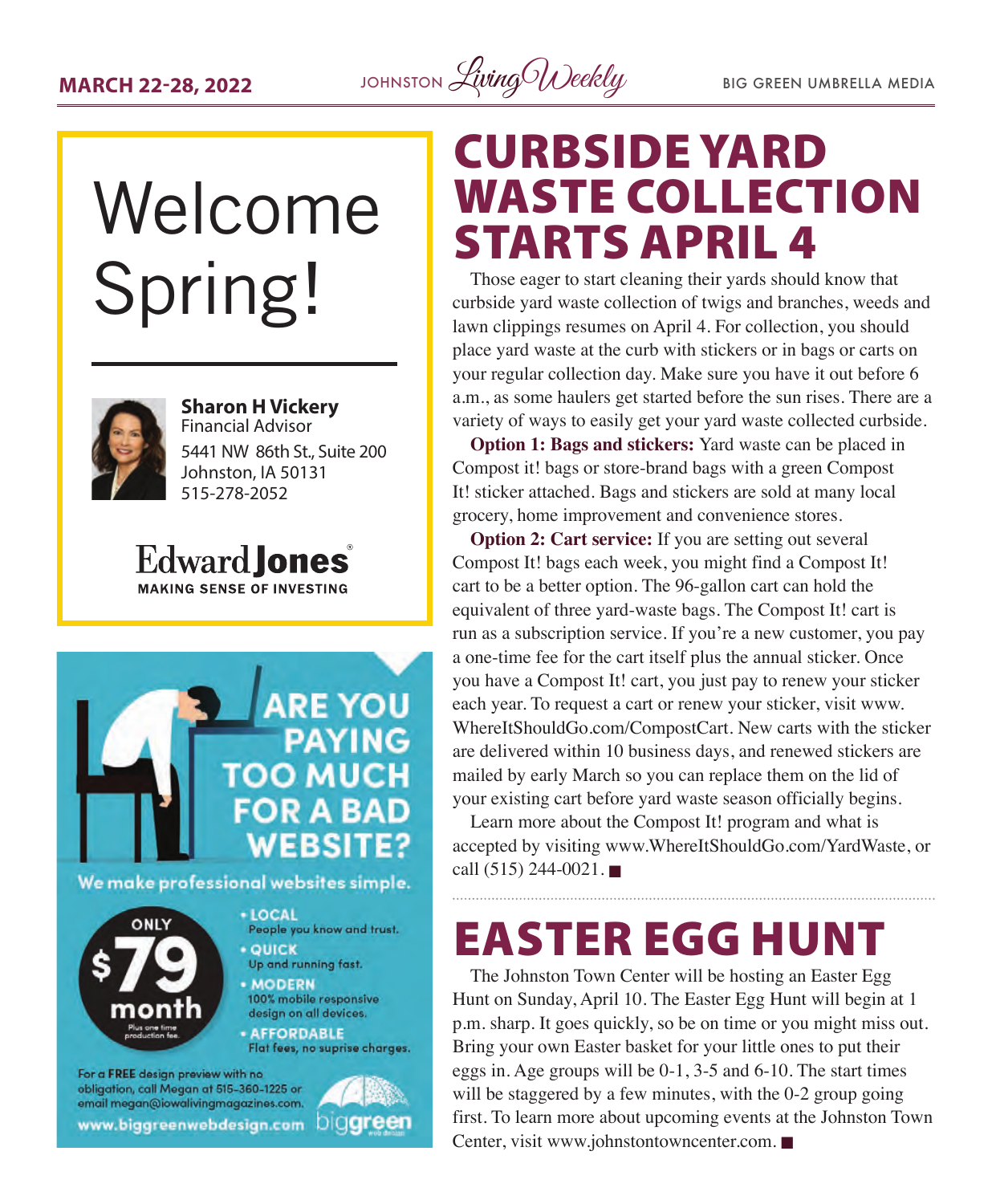BIG GREEN UMBRELLA MEDIA JOHNSTON Living Weekly **MARCH 22-28, 2022** 

## FUNERAL NOTICE

*Funeral notices can be emailed to tammy@iowalivingmagazines.com and run for free.*

#### **RAYMOND 'RAY' LEE SEXTON**

Raymond "Ray" Lee Sexton, 84, died March 17, 2022. He was born in Des Moines. He graduated from Bondurant High School where he played football and basketball. He attended Drake University and was a member of the Iowa National Guard. He married Phyllis Schaffer on April 27, 1957. He had a long career as the vice president of Town Financial for more than 40 years. He attended mass at St. Mary's Catholic Church.



Ray is survived by his daughter, Shari (Sean); sons, Mark (Jane) and David (Giovanna); and other relatives and friends. He was preceded in death by his wife, Phyllis, and daughter Debra.

Visitation was March 21, 9 a.m. at St Mary of Nazareth Catholic Church in Des Moines with Mass following. He was laid to rest in Glendale Cemetery.  $\blacksquare$ 



**JOHN ARL FINE** John Arl Fine, 72, of Johnston, died March 14, 2022, in Lantana, Florida, from complications of ALS. John grew up in Bloomfield and lived in rural Moulton until 1997. In retirement, John wintered in Florida and spent his summers in Johnston. A Celebration of Life will be held at the Bloomfield Country Club on Aug.  $6. \blacksquare$ 

## **JUNO, ARABELLA AND HARPER CLEMENTS**

On Saturday, March 12, 2022, Juno 12, Arabella 10, and Harper 7, died in a car accident in Kansas while traveling to visit family down south.

Juno Keenan Clements was a sixth grader at Summit Middle School in Johnston. Juno loved going to school, especially to see her friends. She was a straight-A student and the perfect role model to her younger sisters. She loved to read and recently became interested in anime. She will be most remembered for her selflessness and putting others first.



Arabella Jeannette Clements was a fourth grader at Timber Ridge Elementary School. Arabella had a sensitive and tender heart. She also had a big imagination and was determined. She enjoyed writing stories and cooking. Her competitiveness was the highest in the family and she would try her best at nearly everything she did because she liked to accomplish her goals.

Harper Effie Clements was in second grade at Timber Ridge Elementary School. Even though Harper was the youngest, she was fiercely independent. She wouldn't let anything keep her down and she always persevered. She loved all things rainbow. She loved anything mythical. Disney movies were her greatest creative inspiration.

A visitation to celebrate their lives will be on Wednesday, March 23, 5-8 p.m. at Hamilton's on Westown Parkway. A full obituary is online at [www.Hamiltonsfuneralhome.](http://www.Hamiltonsfuneralhome.com)

## **JOHNSTON** TREE SALE BEGINS APRIL 12

The City of Johnston is selling trees to residents at a reduced price of \$30 per tree. The sale of trees begins online at 8 a.m. on Tuesday, April 12 at [www.cityofjohnston.](http://www.cityofjohnston.com/FormCenter/Parks-9/2022-Johnston-Residential-Tree-Sale-54) [com/FormCenter/](http://www.cityofjohnston.com/FormCenter/Parks-9/2022-Johnston-Residential-Tree-Sale-54) [Parks-9/2022-Johnston-](http://www.cityofjohnston.com/FormCenter/Parks-9/2022-Johnston-Residential-Tree-Sale-54)[Residential-Tree-](http://www.cityofjohnston.com/FormCenter/Parks-9/2022-Johnston-Residential-Tree-Sale-54)[Sale-54.](http://www.cityofjohnston.com/FormCenter/Parks-9/2022-Johnston-Residential-Tree-Sale-54) This link will become active at that time. Property owners are allowed to purchase one tree.

Trees will be available for pickup at Crown Point Community Center, 6300 Pioneer Parkway, on Saturday, May 7, 9-11 a.m. Residents who have pre-ordered a tree will be required to show their receipt as proof of payment. Any trees not picked up during the allotted time will be considered a donation to the City's tree-planting program. The tree sale is made possible by the Johnston Lions Club and Johnston Farmers Market.  $\blacksquare$ 

 $com. \blacksquare$  $com. \blacksquare$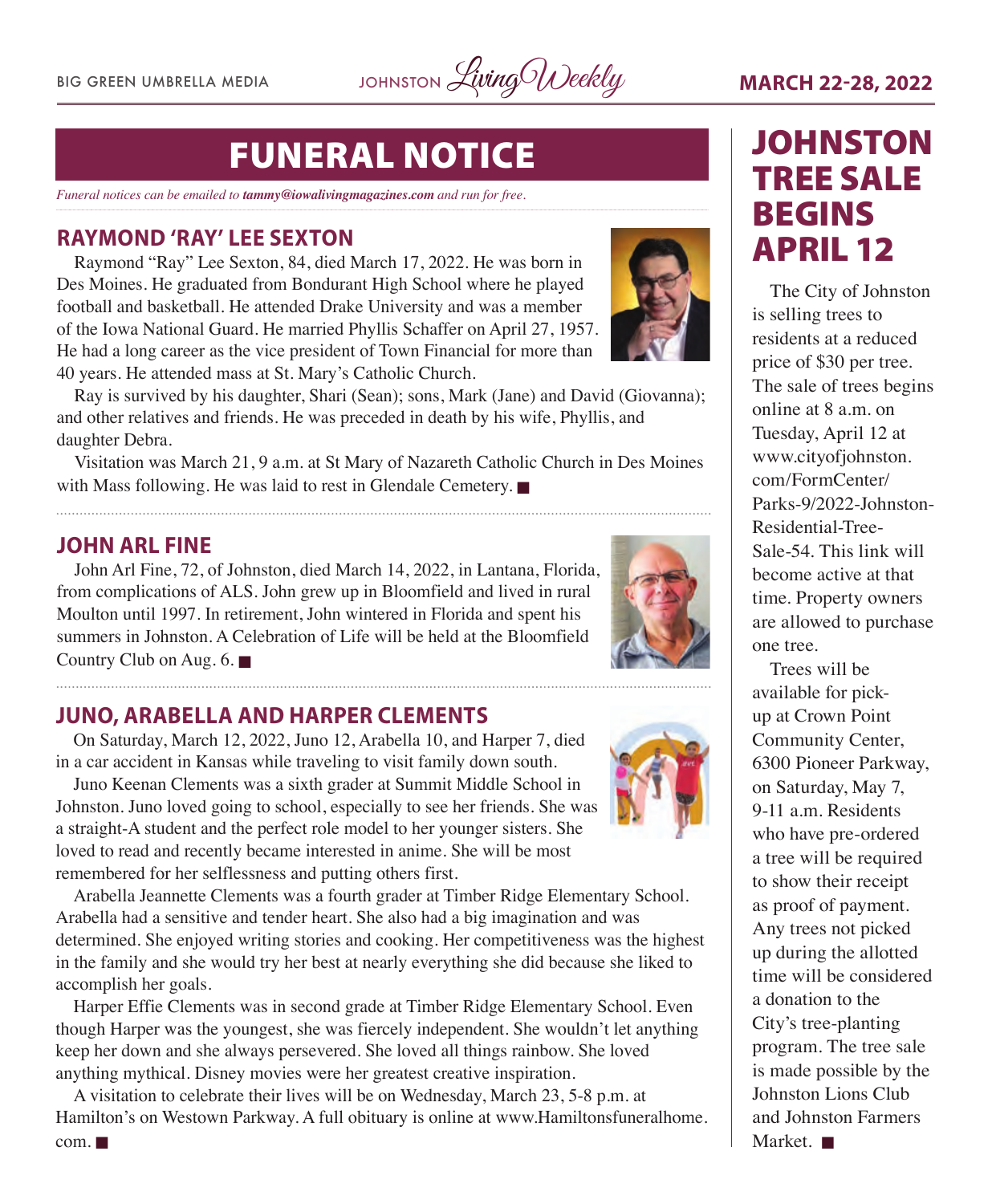

#### **EVENTS IN THE AREA EMAIL YOUR EVENT INFORMATION TO<br>TAMMY@IOWALIVINGMAGAZINES.COM**

#### DSM BOOK FESTIVAL

#### **Saturday, March 26 Capital Square, 400 Locust St., downtown Des Moines**

The DSM Book Festival lineup will include writers' workshops, interactive hands-on workshops and kids' programming. Festival attendees will get a chance to stretch their artistic skills and creativity and grow their knowledge through a series of fun and interactive activities and workshops built for book lovers and creatives of all ages led by fellow Greater Des Moines (DSM) artists and creatives. Hands-on workshop topics include activities like watercoloring, pie-making and more. All workshops are free for participants. Registration is not required to attend unless otherwise noted. In addition to the acclaimed headlining author series, workshop events and kids' activities, the DSM Book Festival will feature food, drink, live music performances and more. For more details, visit [https://](https://www.dsmpartnership.com/dsmbookfestival/) [www.dsmpartnership.com/dsmbookfestival/](https://www.dsmpartnership.com/dsmbookfestival/).

#### CELEBRATE OLMSTED 200 WEEK **March 26 - April 1**

The Des Moines Founders Garden Club (member, Garden Club of America) has organized a weeklong series of events in Des Moines celebrating the bicentennial of the birth of



Frederick Law Olmsted. Acclaimed designer of New York City's Central Park and hundreds of other urban parks throughout the country, Olmsted believed all citizens should have access to public green spaces — "parks for all people" — a novel concept in mid-19th century America.

Des Moines Parks & Recreation, Greater Des Moines Botanical Garden, Des Moines Public Library, and Des Moines Water Works Park Foundation are all participating in events that include lectures, film showings, theatrical performance and walking tours in selected city parks. To see the complete schedule, visit [www.dmfoundersgc.org.](http://www.dmfoundersgc.org)

All events are open to the public. Registration at [www.dmfoundersgc.org](http://www.dmfoundersgc.org) is requested as seating is limited in certain locations. For phone registration, call 515-238-4326.

#### WILD LIGHTS FESTIVAL

**April 1 - May 30, nightly Wednesday-Sunday plus Memorial Day, 7:30-10 p.m.**

**Blank Park Zoo** Blank Park Zoo's Wild

Lights Festival presented by MidAmerican Energy Company will feature more than 40 handcrafted, larger-than-life, illuminated



animal-shaped Asian lanterns. This year's festival features Asian mythical creatures, prehistoric dinosaurs and endangered animals, in partnership with Tianyu Arts & Culture. Cost if ordered in advance is \$24.95 per person or \$19.95 for Zoo members (ages one and younger are free). Purchase tickets at [www.](http://www.blankparkzoo.com/wildlights) [blankparkzoo.com/wildlights.](http://www.blankparkzoo.com/wildlights) Capacity is limited.

#### 'AMONGST THE STARS'

#### **April 2, 5-7 p.m. Metro Ice Sport Facility, 5100 N.W. 72nd St., Urbandale**

The Iowa Figure Skating Academy presents its spring show, "Amongst the Stars." Enjoy the talents of local ice skaters.

#### GREATER DES MOINES COMMUNITY BAND CONCERT

**April 3, 2 p.m.**

**Stilwell Junior High, 1601 Vine St, West Des Moines**

Enjoy this free concert by the Greater Des Moines Community Band.  $\blacksquare$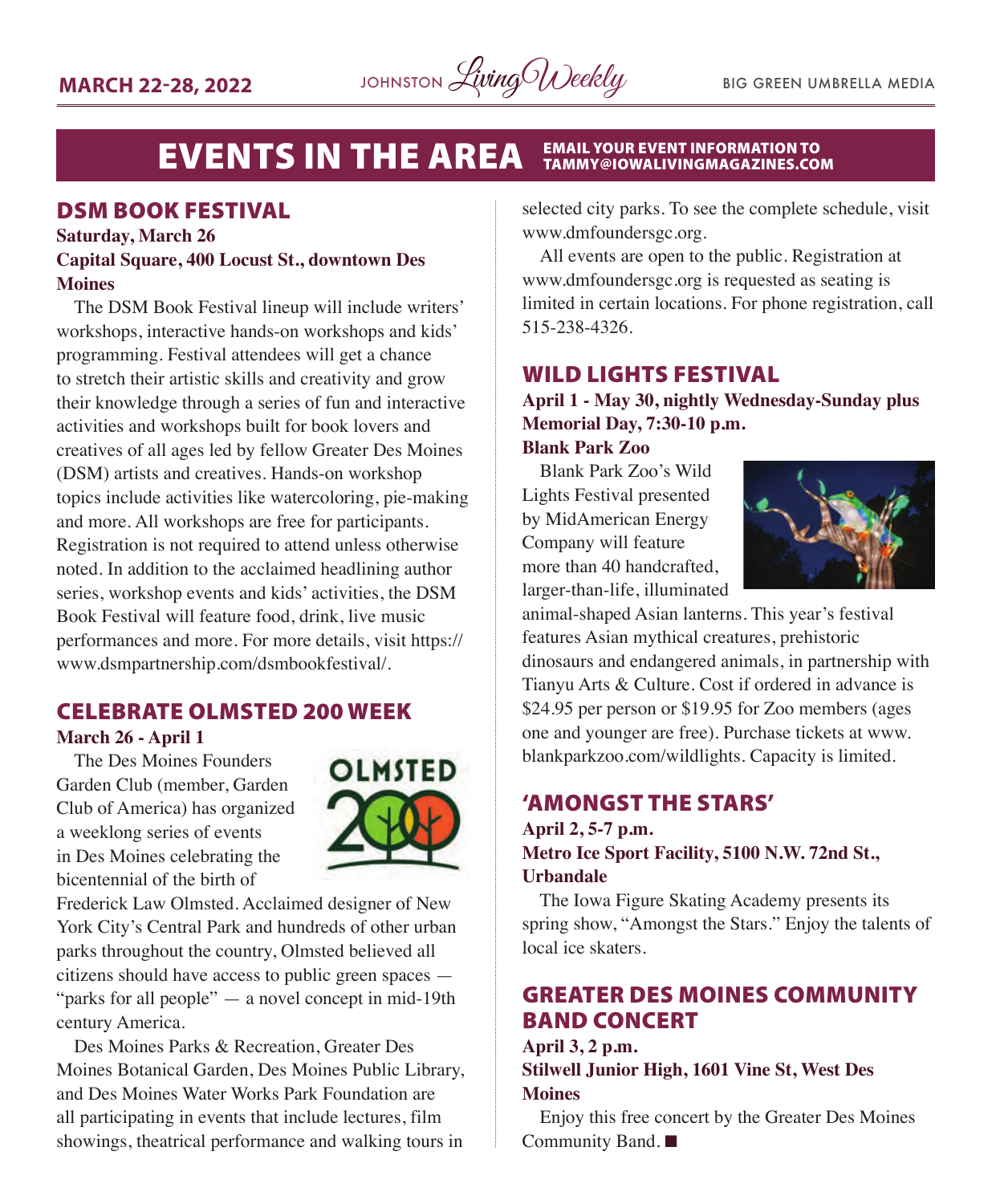

#### RECIPE

# A COMFORTING CASSEROLE

*[\(Culinary.net\)](http://Culinary.net)* Almost nothing says comfort food quite like a freshly baked casserole. Next time your family asks for a warm, comforting meal, try this Rotisserie Chicken-Biscuit Casserole with just a handful of ingredients and less than 15 minutes of cook time.  $\blacksquare$ 



## ROTISSERIE CHICKEN-BISCUIT CASSEROLE

1 whole rotisserie chicken 8 refrigerated biscuits 1 can (10 3/4 ounces) cream of mushroom soup 1/2 cup milk 1/4 cup sour cream 2 cups frozen vegetables 1/2 teaspoon dried basil 1/8 teaspoon pepper

#### **Directions**

Heat oven to 450 F.

Remove meat from rotisserie chicken and shred; set aside. Discard bones.

Cut biscuits into quarters; set aside.

In saucepan, stir soup, milk, sour cream, chicken, vegetables, basil and pepper. Cook until boiling.

Spoon chicken mixture into baking dish. Arrange quartered biscuits over filling.

Bake 10-12 minutes, or until biscuits are golden brown.  $\blacksquare$ 



## GREEK CHICKEN BOWLS

*Recipe courtesy of Healthy Family Project's Mission for Nutrition*

1 cup cooked white or brown rice 1 grilled chicken breast, sliced 1 RealSweet onion, sliced 1 cup cherry tomatoes 1 cucumber, cut into quarters 1/2 cup black olives 1 tablespoon feta cheese 2 tablespoons tzatziki sauce

#### **Directions**

Place cooked rice and chicken in bowls.

Top each bowl with sweet onions, tomatoes, cucumbers and black olives. Sprinkle each with feta cheese. Drizzle each with tzatziki sauce.  $\blacksquare$